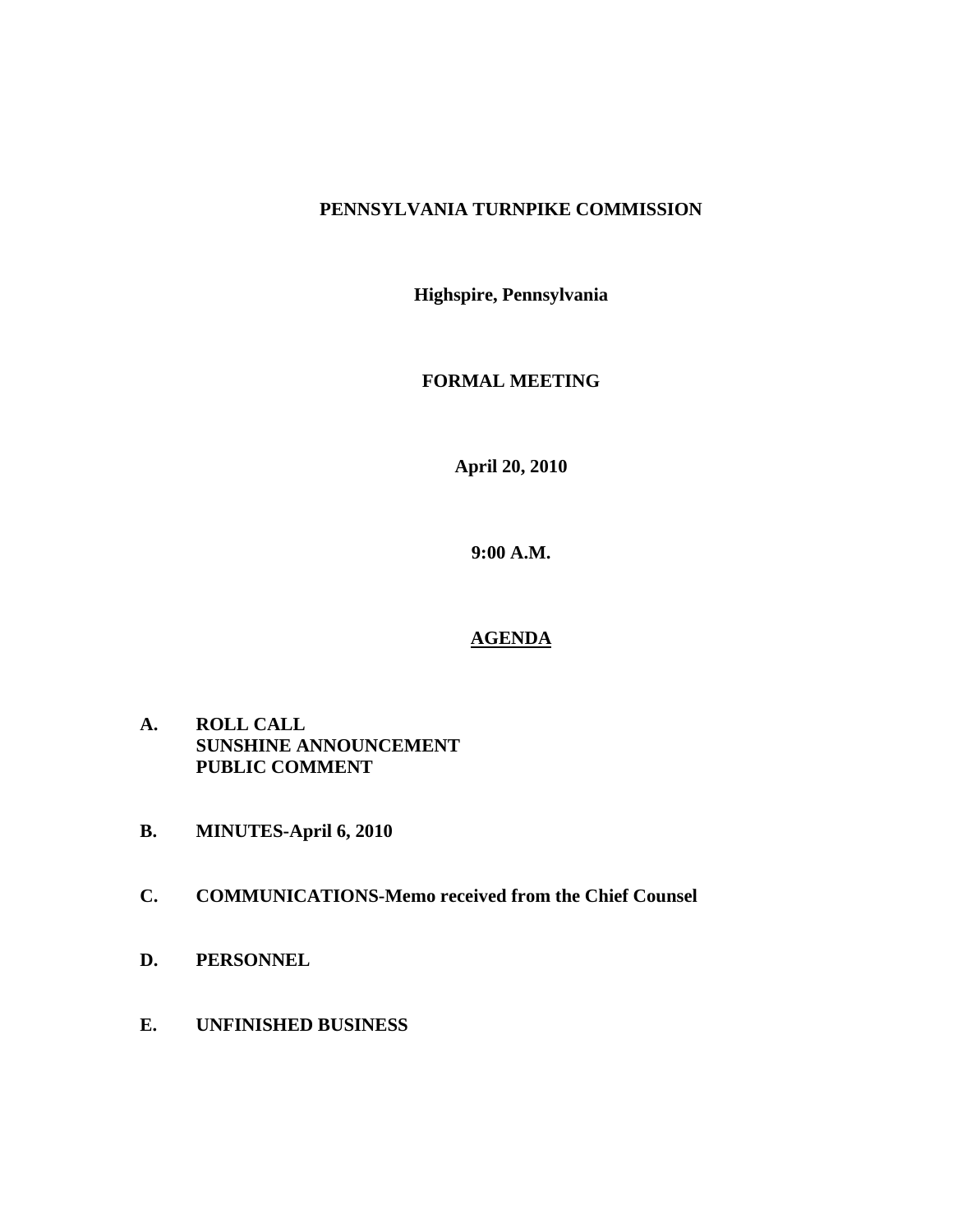- **1. Adopt the Resolution ratifying the reinvestments, liquidations and purchases of securities with available cash, as described in the memo from the Assistant Chief Financial Officer dated April 9, 2010.**
- **2. Approve the negotiation and execution of the Agreements, Amendments and a Supplement for the items listed in memos "a" through "f":** 
	- **a. Amendment to our agreement with Travelers Marketing, Inc. for advertising and sponsorship opportunities at the Commission's interchanges, to include advertising and sponsorship opportunities at other locations along the Turnpike;**
	- **b. Reimbursement Agreement with Borough of Middletown to reimburse the Borough the costs associated with the relocation of their electric lines necessary for the replacement of Bridge EB-314 at MP 251.08; at a not-to-exceed amount of \$27,400.00;**
	- **c. Amendment to our agreement with TransCore for communications systems maintenance; to exercise the option to renew the agreement for an additional year;**
	- **d. Ratify the following amendments to the IAG Operating Agreement and IAG Reciprocity Agreements:**

| <b>Amendment</b> | <b>Agreement</b>                | <b>Purpose</b>                 |
|------------------|---------------------------------|--------------------------------|
| #4               | <b>Operating Agreement</b>      | Modifies aspects of the term   |
|                  |                                 | and voting procedure for Chair |
|                  |                                 | of Executive Management        |
|                  |                                 | <b>Committee</b>               |
| #5               | <b>Operating Agreement</b>      | Authorizes additional form of  |
|                  |                                 | membership                     |
| #1               | <b>Reciprocity Agreement II</b> | Amends effective term of the   |
|                  |                                 | agreement to 3 years           |
| #2               | <b>Reciprocity Agreement II</b> | Amends effective term of the   |
|                  |                                 | agreement to 4 years           |

- **e. Agreement with HAKS Engineers, Architects and Land Surveyors for design consultation on the roadway and bridge reconstruction project from MP 250.75 to MP 251.17; at a not-to-exceed amount of \$2,500,000.00;**
- **f. Supplemental Agreement with Dominion Gas Transmission for the relocation of their gas facilities for the total reconstruction project from MP 67.00 to MP 75.00; for an increase of \$258,791.39, increasing the not-to-exceed amount from \$445,178.00 to \$703,969.39.**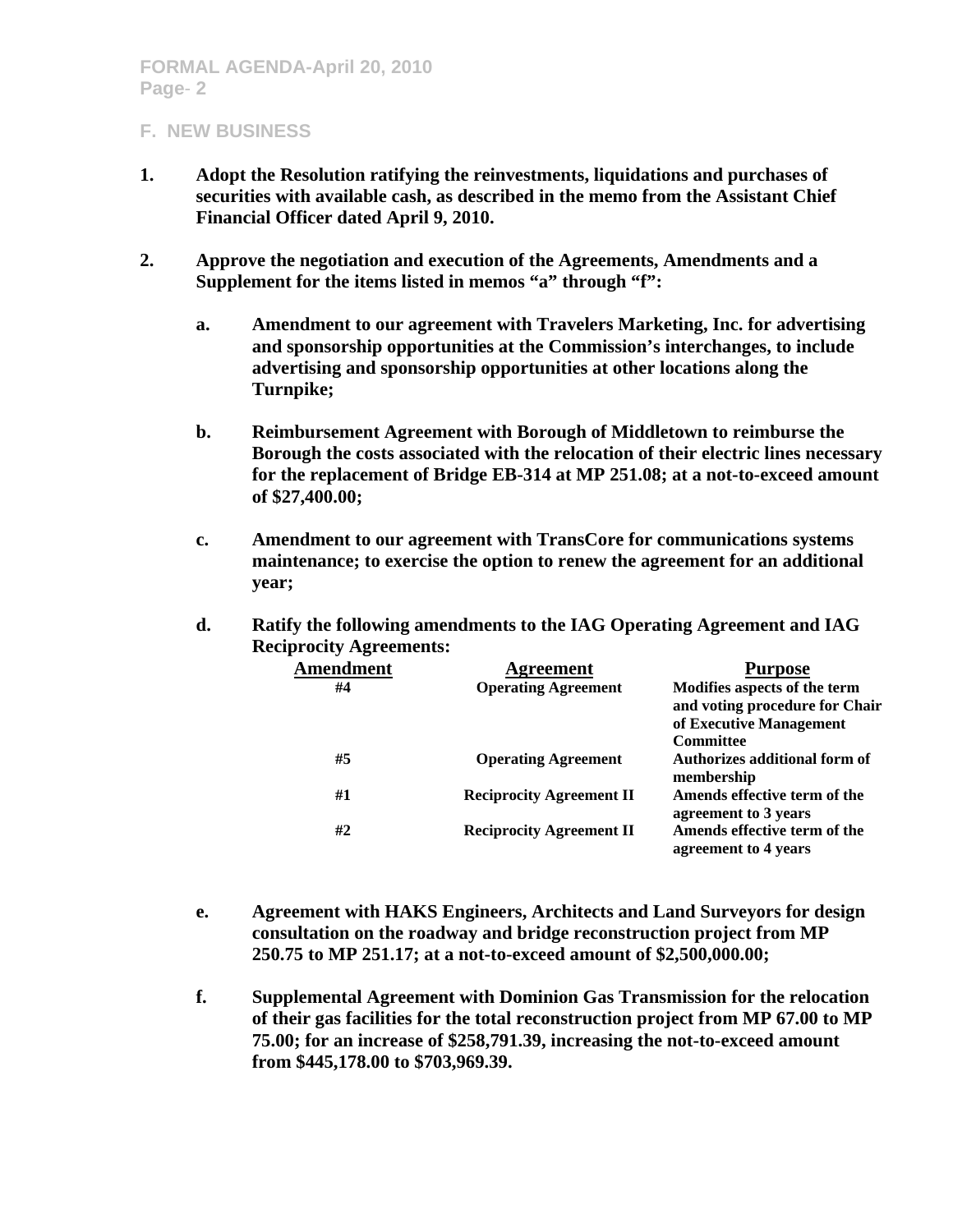- **3. Approve the Right-of-Way Requests for the items listed in memos "a" through "j":** 
	- **a. Authorize the acquisition of Right-of-Way #14136, a total take parcel, necessary for construction of the Southern Beltway, by issuing payment in the amount of \$201,088.39, payable to Coon and Company, Escrow Agent; representing fair market value, prorated taxes, recording fees and Section 710 fees; authorize the appropriate Commission officials to execute the agreement of sale, authorize the payment of additional statutory damages as calculated by the Legal Department and approved by the Chief Executive Officer, and payment of the fair market value to the property owners is contingent upon their delivery of a deed prepared by the Legal Department;**
	- **b. Authorize the acquisition of Right-of-Way #17953, a total take parcel, necessary for construction of the Southern Beltway, by issuing payment in the amount of \$907,097.14, payable to Coon and Company, Escrow Agent; representing fair market value, prorated taxes and recording fees; authorize the appropriate Commission officials to execute the agreement of sale, authorize the payment of additional statutory damages as calculated by the Legal Department and approved by the Chief Executive Officer, and payment of the fair market value to the property owner is contingent upon his delivery of a deed prepared by the Legal Department;**
	- **c. Authorize the acquisition of Right-of-Way #17962 and 17962-01, a total take parcel, necessary for construction of the Southern Beltway, by issuing payment in the amount of \$178,433.77, payable to Coon and Company, Escrow Agent; representing fair market value, prorated taxes and recording fees. Authorize the issuance of payment in the amount of \$29,673.00, payable to Louis M. & Ruth A Chauvet d/b/a Chauvet's Asphalt Paving, representing business dislocation damages. Authorize the issuance of payment in the amount of \$750.00, payable to William A. Johnson, Esquire, representing Section 710 fees. Authorize the appropriate Commission officials to execute the agreements of sale, authorize the payment of additional statutory damages as calculated by the Legal Department and approved by the Chief Executive Officer, and payment of the fair market value to the property owners is contingent upon their delivery of a deed prepared by the Legal Department;**
	- **d. Authorize the acquisition of Right-of-Way #17947 and #17947-01, a total take parcel, necessary for construction of the Southern Beltway, by issuing payment in the amount of \$192,741.03, payable to Coon and Company, Escrow Agent; representing fair market value, prorated taxes, recording fees and Section 710 fees. Authorize the issuance of payment in the amount of \$2,500.00, payable to Barbara I. Mikitin, representing search costs. Authorize the appropriate Commission officials to execute the agreement of sale, authorize the payment of additional statutory damages as calculated by the Legal Department and approved by the Chief Executive Officer, and payment of the fair market value to the property owners is contingent upon the delivery of a deed prepared by the Legal Department;**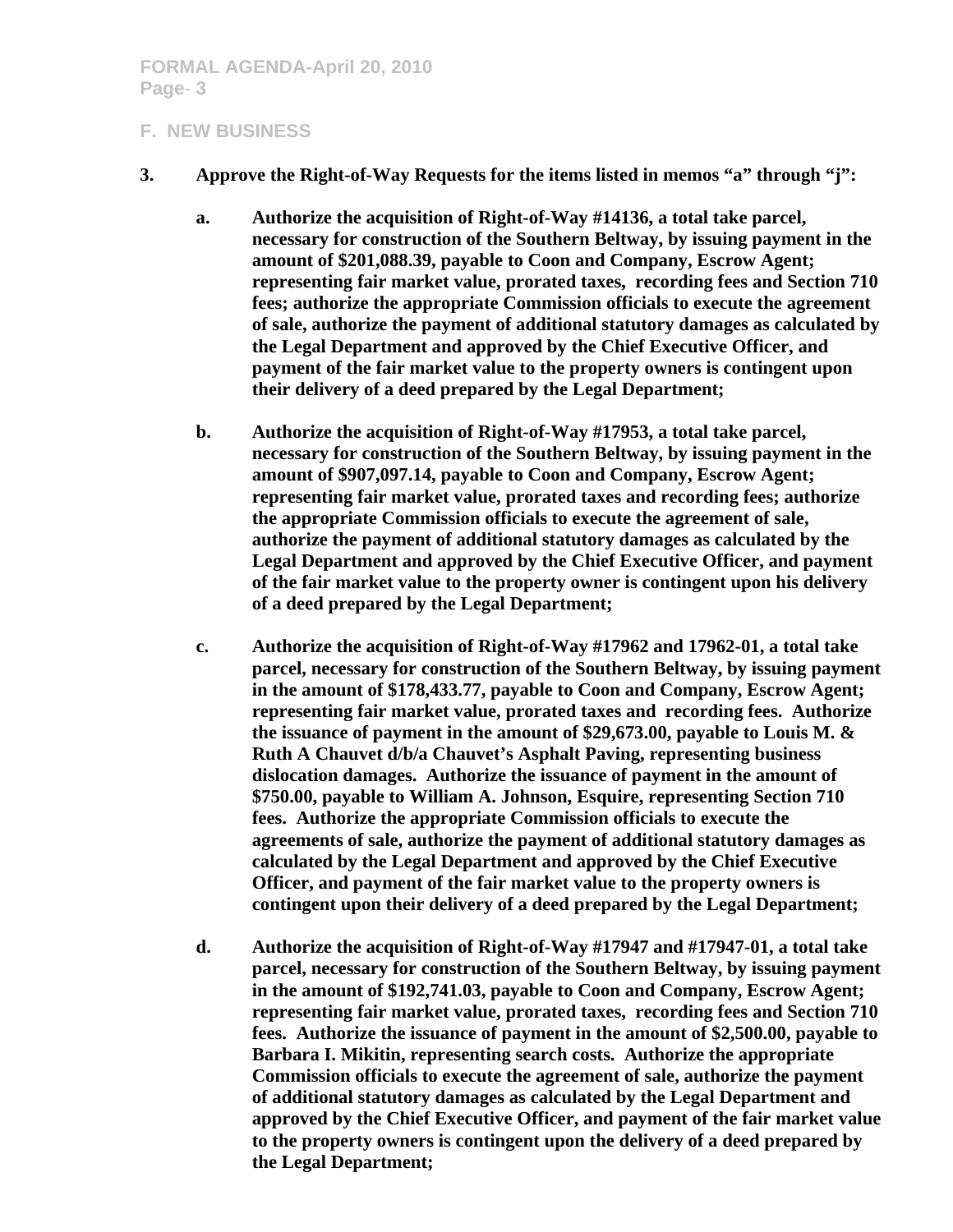- **e. Authorize settlement of Right-of-Way #17922, a total take parcel, previously approved at the December 1, 2009 Commission Meeting (Item F-3g), necessary for construction of the Southern Beltway, by issuing settlement payment in the amount of \$55,544.36, payable to Coon and Company, Escrow Agent; representing fair market value, prorated taxes and recording fees; authorized the payment of statutory damages as calculated by the Legal Department and approved by the Chief Executive Officer; and payment of the fair market value to the property owners is dependent upon their delivery of a deed prepared by the Legal Department;**
- **f. Authorize the acquisition of Right-of-Way #6423-A, a partial take parcel, necessary for the total reconstruction project from MP A20.00 to MP A30.00, by issuing payment in the amount of \$54,253.00, payable to City Line Abstract Company, Escrow Agent; representing fair market value, prorated taxes and recording fees; authorize the appropriate Commission officials to execute the agreement of sale, authorize the payment of additional statutory damages as calculated by the Legal Department and approved by the Chief Executive Officer, and payment of the fair market value to the property owner is contingent upon the delivery of a deed prepared by the Legal Department;**
- **g. Authorize the acquisition of Right-of-Way #6405-RA, at partial take parcel, necessary for the total reconstruction project from MP A20.00 to MP A30.00, by issuing payment in the amount of \$13,551.50, payable to City Line Abstract Company, Escrow Agent; representing fair market value, prorated taxes and recording fees; authorize the appropriate Commission officials to execute the agreement of sale, authorize the payment of additional statutory damages as calculated by the Legal Department and approved by the Chief Executive Officer, and payment of the fair market value to the property owner is contingent upon the delivery of a deed prepared by the Legal Department;**
- **h. Adopt the proposed Property Acquisition Resolution for a total take parcel, necessary for the I-95 Interchange project; authorize payment of Estimated Just Compensation in the amount of \$500.00 payable to Buckley, Brion, McGuire, Morris & Sommer LLP, Escrow Agent; authorize payment of statutory damages and costs as calculated by the Legal Department and approved by the Chief Executive Officer; and authorize the transfer of the property condemned to Bristol Township, for \$1.00, by fee simple deed upon completion of the required stream mitigation work;**
- **i. Adopt the proposed Property Acquisition Resolution for Right-of-Way #3177- D, a partial take parcel, necessary for the total reconstruction project from MP 199.00 to MP 227.00; authorize payment of Estimated Just Compensation in the amount of \$10,000.00 payable to Stevens & Lee, P.C., Escrow Agent; and authorize payment of statutory damages and costs as calculated by the Legal Department and approved by the Chief Executive Officer;**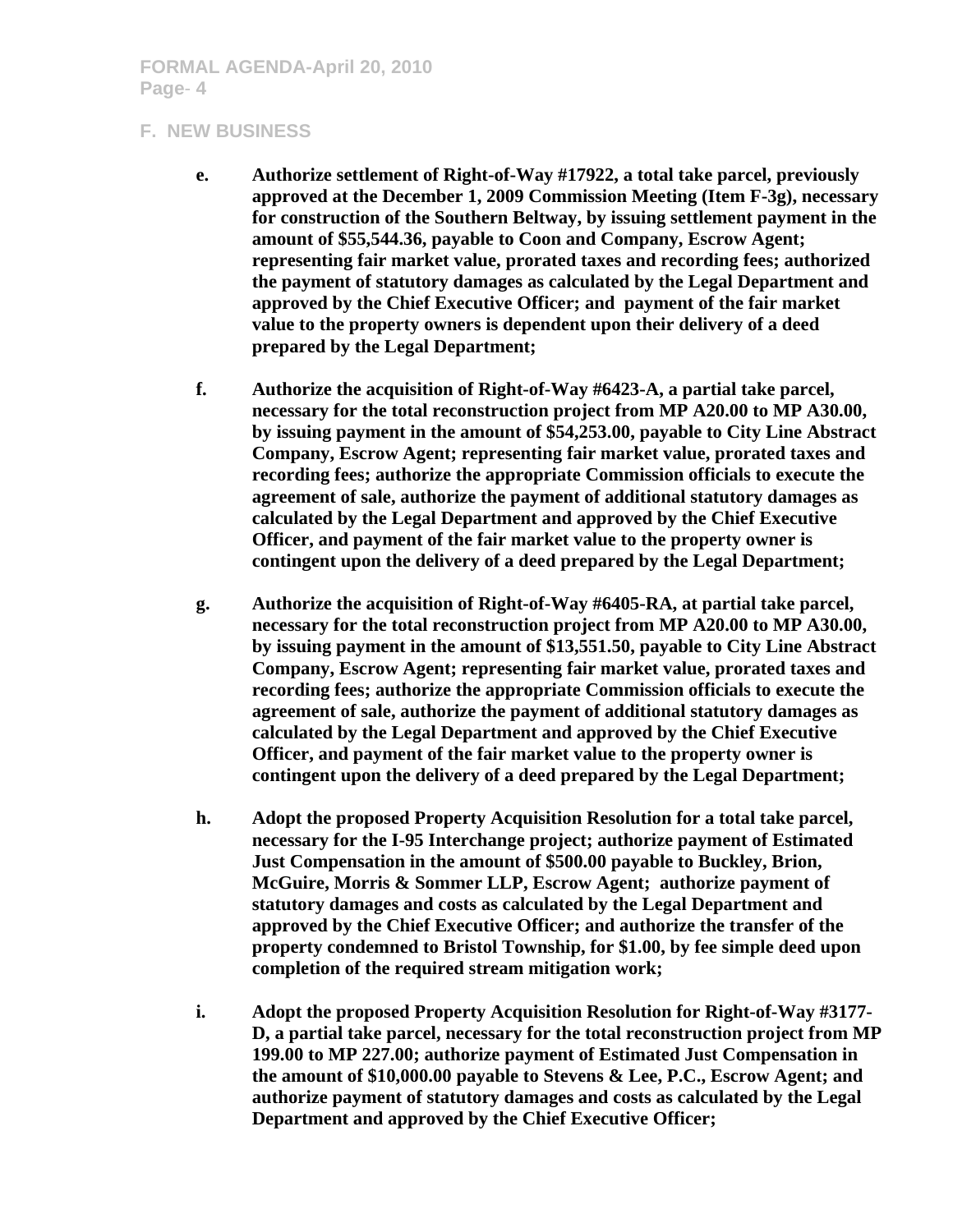- **j. Authorize the transfer of Commission property along Harrity Road to the PA Department of Transportation and accept the payment of \$2,900.00 as fair market value from the Department; delegate the authority to execute the Interagency Agreement, deed an any other necessary documents to the Chief Executive Officer, or his designee; and delivery of the deed to the Department is contingent upon receipt of the fair market value.**
- **4. Approve advertising for the items listed in memos "a" and "b":** 
	- **a. Workers' Compensation Third Party Administrator for the Commission's Self-Insured Workers' Compensation program;**
	- **b. Contract #A-086.28S001-3-02 for ramp resurfacing and rehabilitation of Bridge NB-603 at MP A86.28.**
- **5. Approve the Award of Bids and the Issuance of Purchase Orders for the items listed in memos "a" through "c":** 
	- **a. Software maintenance support services for Cognos reporting tool, to IBM Corporation; at a total award of \$118,500.00;**
	- **b. Two (2) 2011 Ford F550 2WD with Versalift body uplift, utilizing the Commonwealth's contract with Apple Ford; at a total award of \$224,084.00;**
	- **c. Preventative maintenance of MGE UPS units to American Power Conversion; at a total award of \$152,947.68.**
- **6. Approve the Award of Contract #EN-00036-03-03 for wide area signing between MP 242.10 and MP 357.50 and MP A34.20 and MP A124.50, to the lowest responsive and responsible bidder, Collinson, Inc., at a total award of \$262,051.20; with a contingency amount of \$25,000.00.**

# **ITEMS ADDED TO THE FORMAL AGENDA**

#### **FINAL SELECTION**

**F-7 Approve the consultant selection recommendation from the Technical Review Committee and authorize the negotiation and execution of a contract with the first firm listed to provide engineering design services for the complete replacement of overhead Bridge NB-736 at MP A128.87; at a not-to-exceed amount of \$1,200,000.00:** 

 **Reference #5-071 Borton-Lawson Engineering, Inc. CECO Associates, Inc. Alfred Benesch & Co. Whitney, Bailey, Cox & Magnani, LLC**